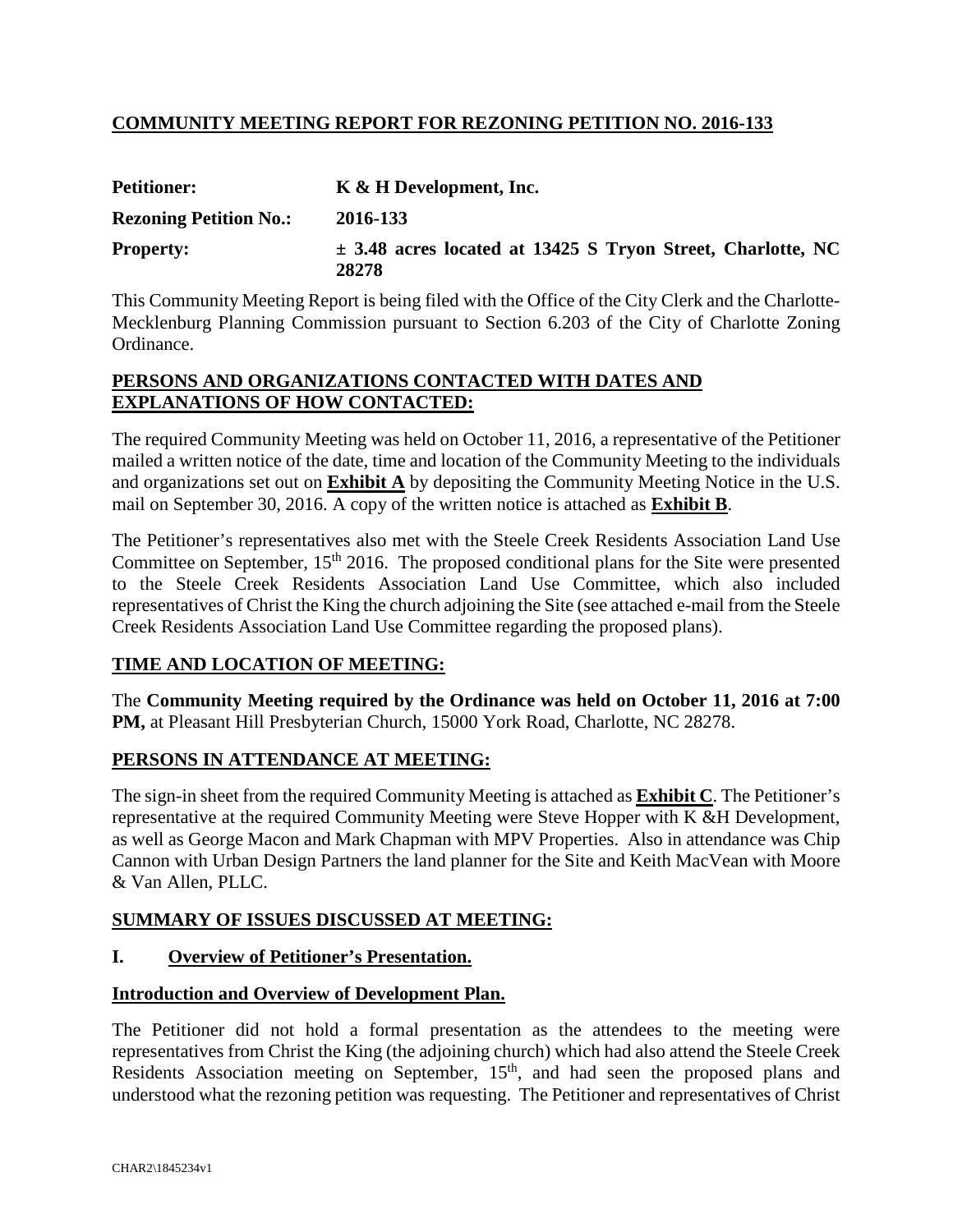the King had been in communication since the meeting of the Steele Creek Residents Association on matters relating to how the church and the proposed climate controlled storage use could shared parking.

The proposed Petition involves a request to rezone the  $\pm 3.48$  acre Site from O-1(CD) to BD(CD). The current O-1(CD) zoning for the site was approved earlier this year. The approved site plan associated with the O-1(CD) rezoning petition allows the Site to be developed with up to 45,000 square feet of office uses including a day care center. The originally planned office tenant for the Site is no longer interested in the location, therefore, a new petition for the property has been filed.

The new rezoning request for the Site proposes to rezone the property to allow the development of climate controlled self-storage facility on the Site. The proposed climate controlled use will be located in two (2) buildings designed to have the appearance of one and two story office and retail buildings (there will up to three floors of storage located within the buildings). One of the buildings will front on S. Tryon Street with the second building located to its rear. Parking and access to the proposed buildings will be located next to the buildings or at the rear of the Site. Class C and B buffers will be provide along the Site's perimeter.

An eight (8) foot planting strip and a 10 foot sidewalk will be constructed along S. Tryon Street.

## **II. Summary of Questions/Comments and Responses:**

The attendees wanted to know if the proposed site plan had changed since the meeting with the Steele Creek Residents Association. The Petitioners representative responded that no changes had been made.

The attendees were thanked for their time and interest; the meeting was then adjourned.

# **CHANGES MADE TO PETITION AS A RESULT OF THE MEETING:**

No changes were made to the plan as a result of the community meeting.

cc: Mayor and Members of Charlotte City Council Tammie Keplinger, Charlotte Mecklenburg Planning Department Solomon Fortune, Charlotte Mecklenburg Planning Department Steve Hopper, K&H Development, Inc. George Macon, MPV Properties Jeff Brown, Moore & Van Allen, PLLC Bridget Dixon, Moore & Van Allen, PLLC Keith MacVean, Moore & Van Allen, PLLC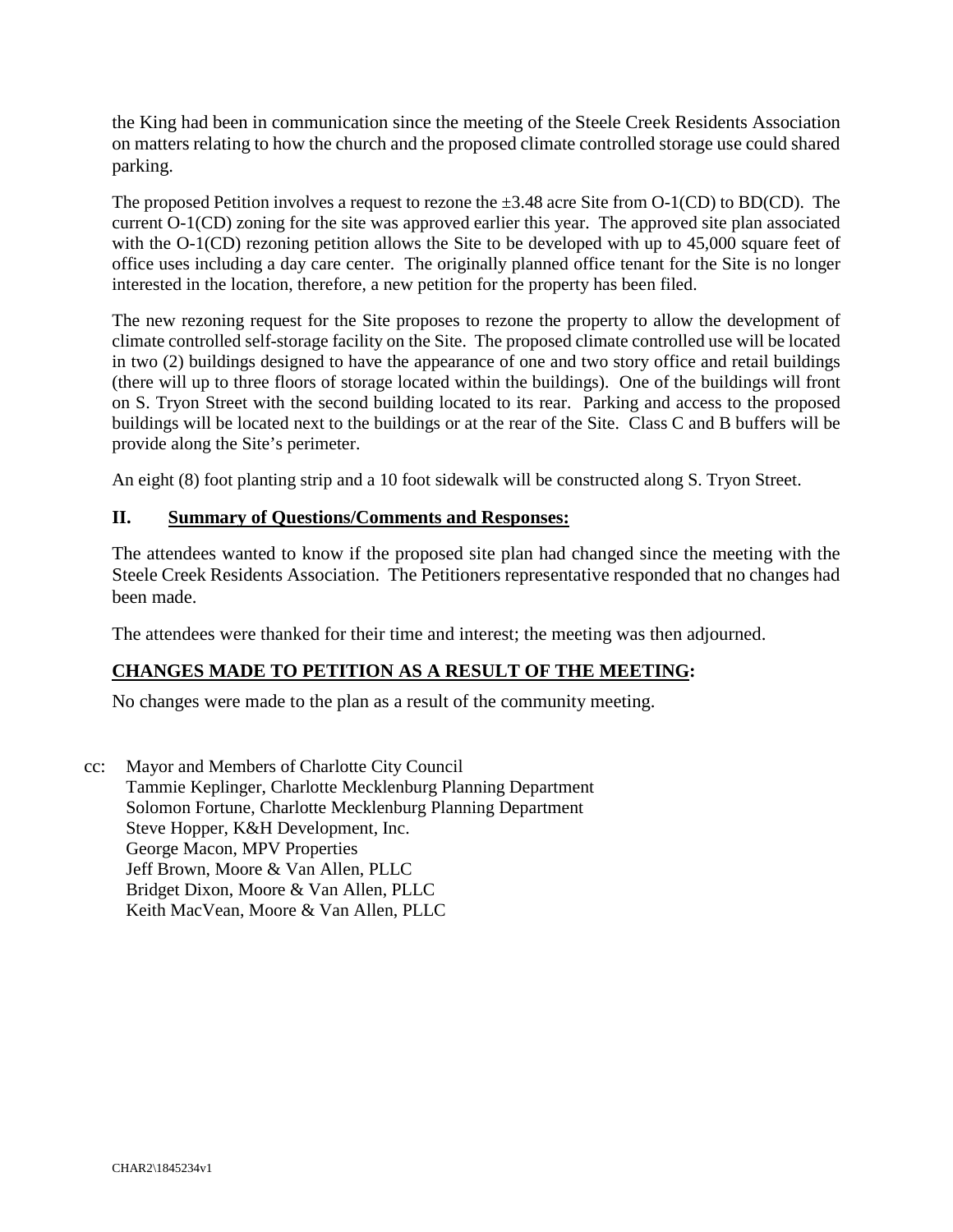| Pet No   | TaxPID                    | ownerlastn                                        | ownerfirst                | cownerfirs            | cownerlast              | mailaddr1                       | mailaddr2 city |               |     | state zipcode |
|----------|---------------------------|---------------------------------------------------|---------------------------|-----------------------|-------------------------|---------------------------------|----------------|---------------|-----|---------------|
|          |                           | 2016-133 21912104 ARMSTRONG                       | CLYDE D R/LIVING/TRUST    | MARY C R/LIVING/TRUST | ARMSTRONG               | 2535 ROLING VIEW DR             |                | DUNEDIN       | FL. | 34698         |
|          |                           | 2016-133 21912107 CHARLOTTE MECKLENBURG HOSPITAL  | <b>AUTHORITY</b>          |                       |                         | PO BOX 36022                    |                | CHARLOTTE NC  |     | 28236         |
|          |                           | 2016-133 21912114 CHRIST THE KING LUTHERAN        | <b>CHURCH</b>             |                       |                         | 13501 S. TRYON ST               |                | CHARLOTTE NC  |     | 28278         |
|          |                           | 2016-133 19955106 COMPTON                         | <b>PARKIS BILL</b>        |                       |                         | 6451 HIGHWAY 55 EAST            |                | <b>CLOVER</b> | SC. | 29710         |
|          |                           | 2016-133 19955105 COMPTON CONTRACTING CO          |                           |                       |                         | PO BOX 7424                     |                | CHARLOTTE NC  |     | 28241         |
|          | 2016-133 19955104 FREEMAN |                                                   | <b>HARRY E</b>            | <b>BARBARA A</b>      | <b>FREEMAN</b>          | <b>13500 YORK RD</b>            |                | CHARLOTTE NC  |     | 28278         |
|          |                           | 2016-133 19955232 QUEEN CITY HEALTH INVESTORS LLC |                           |                       |                         | PO BOX 847                      |                | CARLSBAD      | CA  | 92018         |
|          | 2016-133 21912112 RUSSELL |                                                   | REES G                    | RETHA                 | RUSSELL                 | 14812 CROOKED BRANCH LN         |                | CHARLOTTE NC  |     | 28278         |
|          |                           | 2016-133 19955103 STEELECROFT PLACE               | <b>HOMEOWNERS ASSOC</b>   |                       |                         | 15514 DEHAVILLAND DR            |                | CHARLOTTE NC  |     | 28278         |
|          |                           | 2016-133 19955202 STEELECROFT PLACE               | <b>HOMEOWNERS ASSOC</b>   |                       |                         | 15514 DEHAVILLAND DR            |                | CHARLOTTE NC  |     | 28278         |
|          |                           | 2016-133 21912106 THE CHARLOTTE-MECKLENBURG       | <b>HOSPITAL AUTHORITY</b> |                       | ATTN LEGAL DEPARTMENT   | PO BOX 32861                    |                | CHARLOTTE NC  |     | 28232         |
|          |                           | 2016-133 21912109 THE CHARLOTTE-MECKLENBURG       | <b>HOSPITAL AUTHORITY</b> |                       | ATTN LEGAL DEPARTMENT   | PO BOX 32861                    |                | CHARLOTTE NC  |     | 28232         |
|          | 2016-133 21912110 TSOULOS |                                                   | JOHN G                    |                       |                         | 15000 CROOKED BRANCH LN         |                | CHARLOTTE NC  |     | 28278         |
|          | 2016-133 21912111 TSOULOS |                                                   | <b>JOHN G</b>             |                       |                         | 15000 CROOKED BRANCH LN         |                | CHARLOTTE NC  |     | 28278         |
| 2016-133 |                           | JEFF BROWN, KEITH MACVEAN & BRIDGET DIXON         |                           |                       | MOORE & VAN ALLEN, PLLC | 100 N. TRYON STREET, SUITE 4700 |                | CHARLOTTE NC  |     | 28202         |
| 2016-133 |                           | <b>STEVE HOPPER</b>                               |                           |                       | K&H DEVELOPMENT. INC.   | PO BOX 1259                     |                | <b>WAXHAW</b> | NC. | 28173         |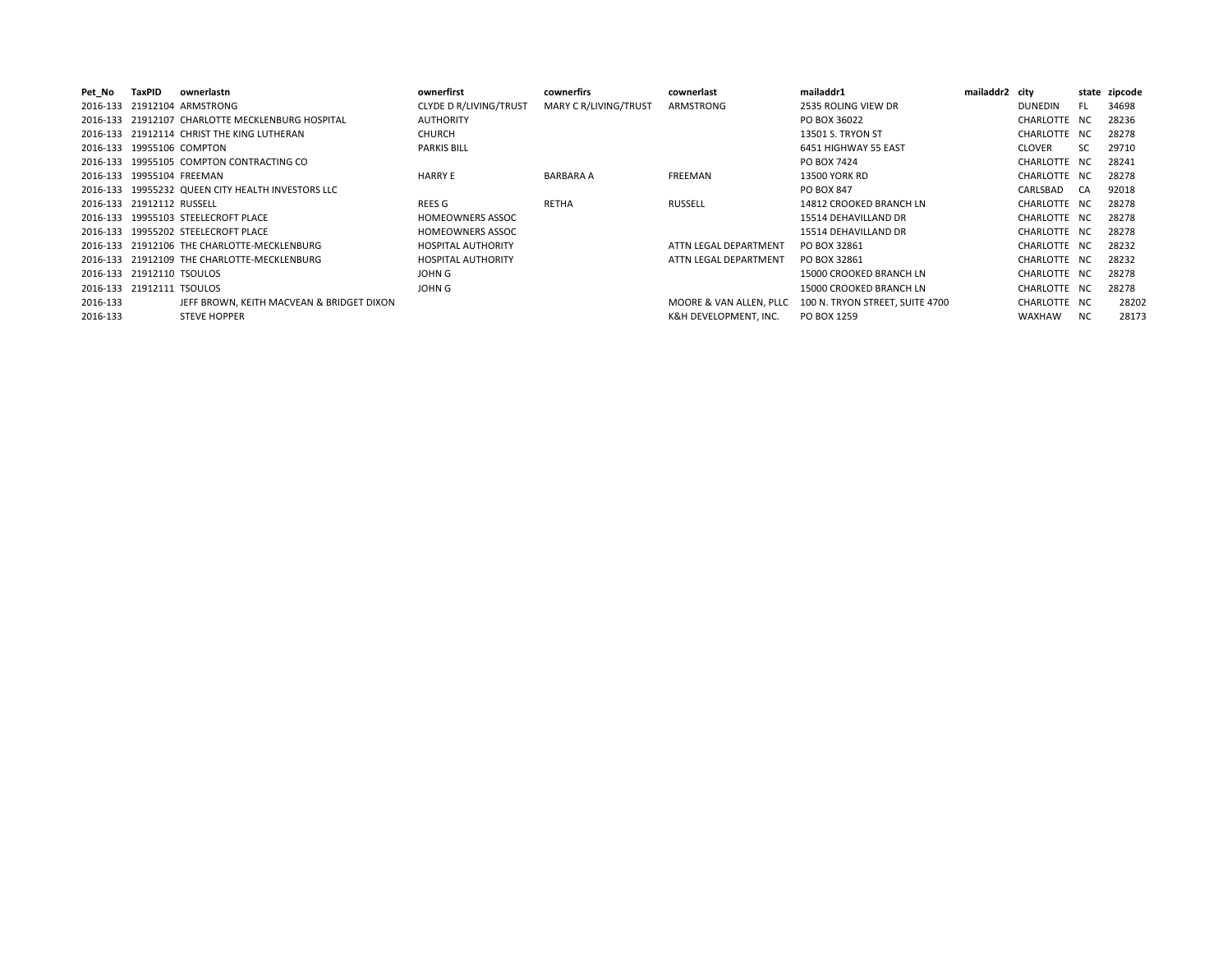| Pet. No. |         | FirstName LastName | OrgLabel                              | MailAddres                  | MailCity  | MailState | MailZip |
|----------|---------|--------------------|---------------------------------------|-----------------------------|-----------|-----------|---------|
| 2016-133 | Dennis  | Rvan               | Wiltshire Manor HOA                   | 13621 Kensal Green Drive    | Charlotte | NC        | 28278   |
| 2016-133 | Richard | Frank              | Pleasant Hill Rd. Resident's Assoc.   | 14600 Pleasant Hill Road    | Charlotte | <b>NC</b> | 28278   |
| 2016-133 | Debbie  | Jamro              | Steelecroft Place HOA                 | 13615 Christian Tyler Court | Charlotte | NC        | 28278   |
| 2016-133 | David   | Bloom              | Steele Creek HOA                      | 13218 Mallard Landing Road  | Charlotte | NC        | 28273   |
| 2016-133 | Ted     | Flor               | Hamilton Lakes Homeowners Association | 12704 Cumberland Cove Drive | Charlotte | NC        | 28273   |
| 2016-133 | Phillip | Davis              | Southwest Comm. Dev. Corp.            | Post Office Box 77285       | Charlotte | NC        | 28271   |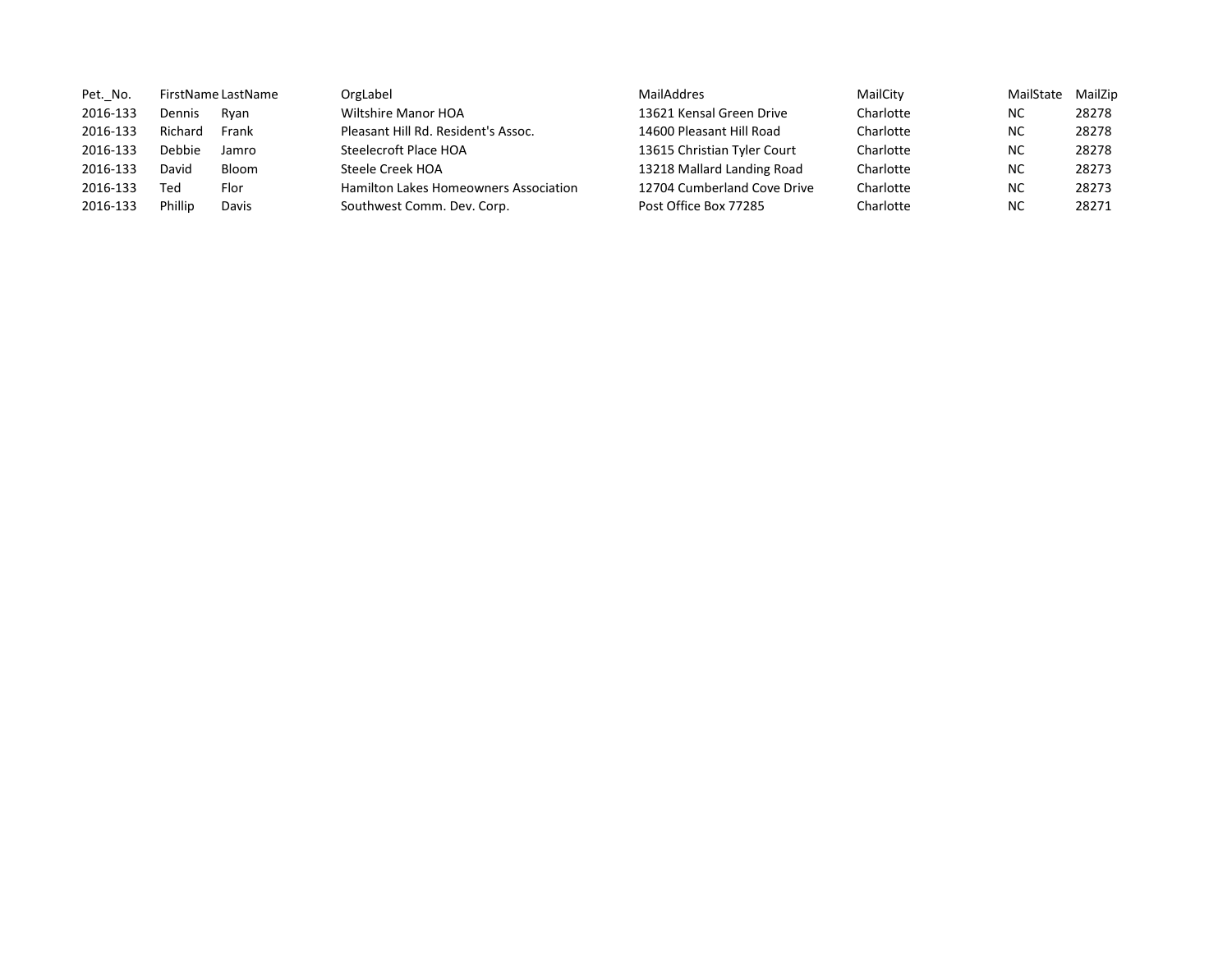## **NOTICE TO INTERESTED PARTIES OF A REZONING PETITION PETITION # 2016-133 – K&H Development, Inc.**

| Subject:                   | Rezoning Petition No. 2016-133                                              |
|----------------------------|-----------------------------------------------------------------------------|
| Petitioner/Developer:      | K&H Development, Inc.                                                       |
| <b>Current Land Use:</b>   | Single family                                                               |
| <b>Existing Zoning:</b>    | $O-1(CD)$                                                                   |
| <b>Rezoning Requested:</b> | BD(CD)                                                                      |
| Date and Time of Meeting:  | Tuesday, October 11, 2016 at 7:00 p.m.                                      |
| Location of Meeting:       | Pleasant Hill Presbyterian Church<br>15000 York Road<br>Charlotte, NC 28278 |
| Date of Notice:            | 09/30/2016                                                                  |

We are assisting K&H Development (the "Petitioner") on a Rezoning Petition recently filed to allow the development of the 3.48 acre site with a high quality climate controlled storage facility (the "Site") located at 13425 S Tryon Street/York Road. We take this opportunity to furnish you with basic information concerning the Petition and to invite you to attend a Community Meeting to discuss it.

#### **Background and Summary of Request:**

This Petition involves a request to rezone the  $\pm 3.48$  acre Site from O-1(CD) to BD(CD). The current O-1(CD) zoning for the site was approved earlier this year. The approved site plan associated with the O-1(CD) rezoning petition allows the Site to be developed with up to 45,000 square feet of office uses including a day care center. The originally planned office tenant for the Site is no longer interested in the location, therefore, a new petition for the property has been filed.

The new rezoning request for the Site proposes to rezone the property to allow the development of climate controlled self-storage facility on the Site. The proposed climate controlled use will be located in two (2) buildings designed to have the appearance of one and two story office and retail buildings (there will up to three floors of storage located within the buildings). One of the buildings will front on S. Tryon Street with the second building located to its rear. Parking and access to the proposed buildings will be located next to the buildings or at the rear of the Site. Class C and B buffers will be provide along the Site's perimeter.

An eight (8) foot planting strip and a 10 foot sidewalk will be constructed along S. Tryon Street.

## **Community Meeting Date and Location:**

The Charlotte-Mecklenburg Planning Department's records indicate that you are either a representative of a registered neighborhood organization or an owner of property near the Site. **Accordingly, we are extending an invitation to attend the upcoming Community Meeting to be held on Tuesday, October 11, 2016, at 7:00 p.m. at Pleasant Hill Presbyterian Church, 15000 York Road, Charlotte, NC 28278.** Representatives of the Petitioner look forward to discussing this exciting rezoning proposal with you at the Community Meeting.

In the meantime, should you have questions about this matter, you may contact or call Keith MacVean (704- 331-3531; keithmacvean@mvalaw.com ) or Jeff Brown (704-331-1144; jeffbrown@mvalaw.com ). Thank you.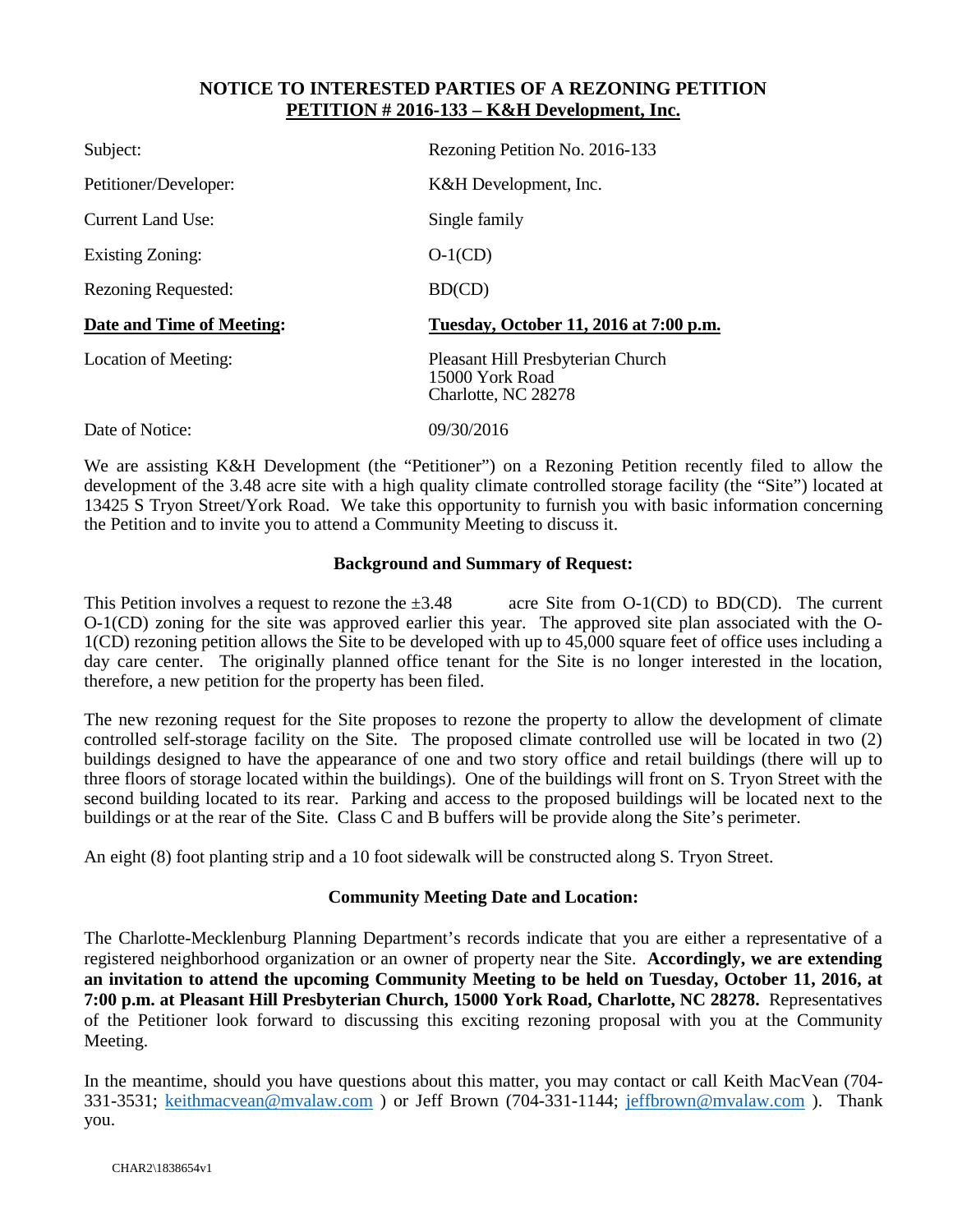cc: Mayor and Members of Charlotte City Council Tammie Keplinger, Charlotte Mecklenburg Planning Commission Steve Hopper, K&H Development, Inc. George Macon, MPV Properties Jeff Brown, Moore & Van Allen, PLLC Bridget Dixon, Moore & Van Allen, PLLC Keith MacVean, Moore & Van Allen, PLLC

#### **Site Location**